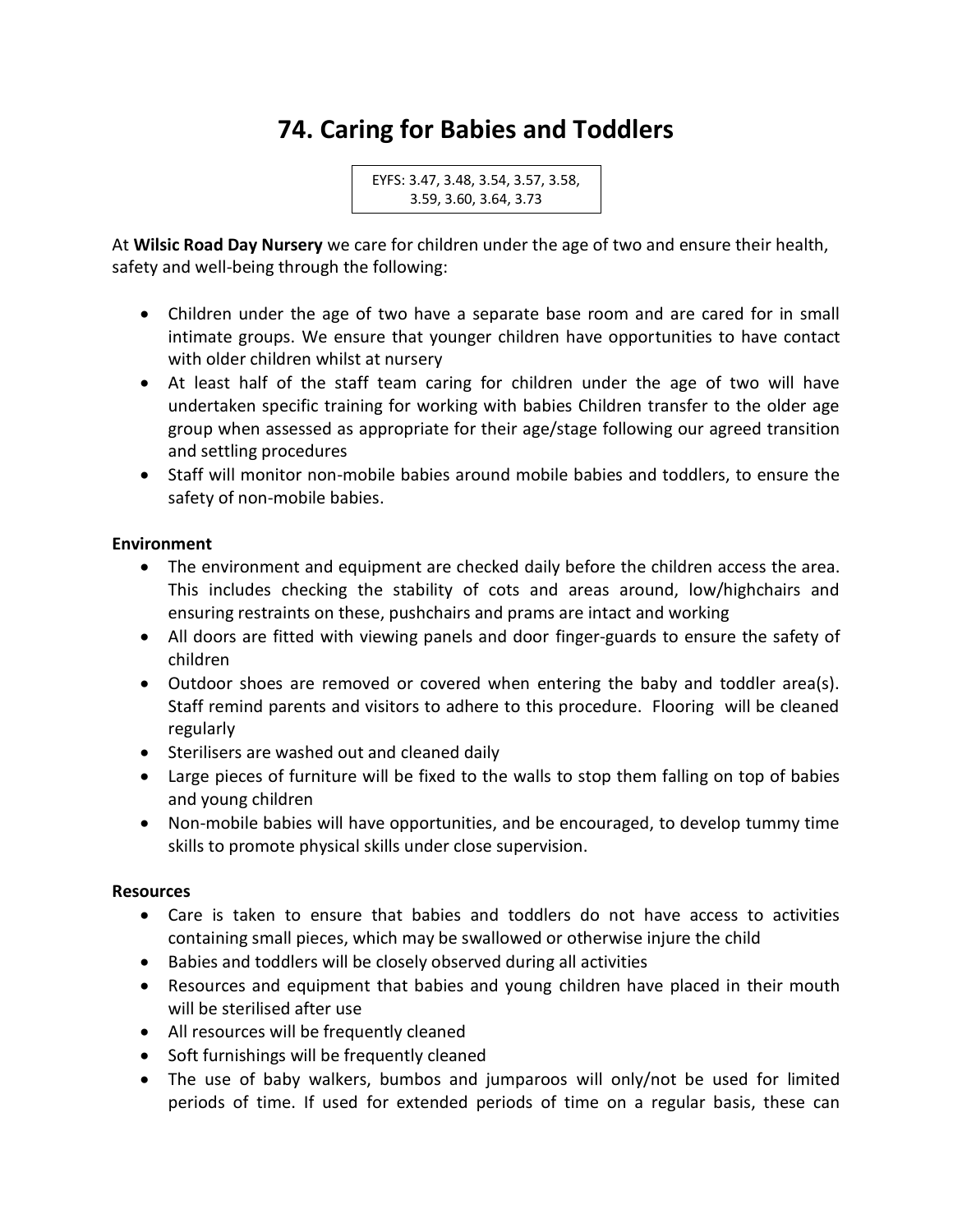contribute to delayed physical development. We follow NHS guidelines which recommends that if these resources are to be used then it should be for no more than 20 minutes at a time.

## **Intimate Care**

- Babies and toddlers have their nappies changed according to their individual needs and requirements by their key person wherever possible
- Information will be shared between parents and the key person about nappy changing
- When developmentally appropriate, we will work closely with parents/carers to sensitively support toilet training in a way that suits the child
- Potties are washed and disinfected after every use. Changing mats are wiped with antibacterial cleanser before and after every nappy change
- Staff will ensure all the equipment is ready before babies and toddlers are placed on the changing mat.
- No child is ever left unattended during nappy changing time
- Intimate care times are seen as opportunities for one-to-one interactions
- Staff do not change nappies whilst pregnant until a risk assessment has been discussed and conducted. Students only change nappies with the support and close supervision of a qualified member of staff
- Cameras and mobile phones are not permitted in toilet and nappy changing areas
- Nappy sacks and creams will not be left in reach of babies and children.

See separate Nappy changing policy.

#### **Sleep**

- Each baby must have his/her own bedding which is washed at least weekly and when necessary, we will take into account any allergies and irritation to soap powders
- Cot mattresses meet safety standards
- Children under two years are not be given pillows, cot bumpers or any soft furnishings in order to prevent risk of suffocation
- We follow all cot death prevention/safety guidelines and advise parents of this information. Babies are always laid to sleep on their back, with their feet touching the foot of the cot
- Sheets or thin blankets will come no higher than the baby's shoulders, to prevent them wriggling under the covers. We make sure the covers are securely tucked in so they cannot slip over the baby's head
- Only sheets and blankets that are of good condition will be used, any loose threads will be removed.
- Children's individual sleeping bags may be used in consultation with parents. These are washed at least weekly and when necessary
- Cots are checked before use to ensure no items are within reach i.e. hanging over or beside the cot (e.g. fly nets, cables, cord blinds)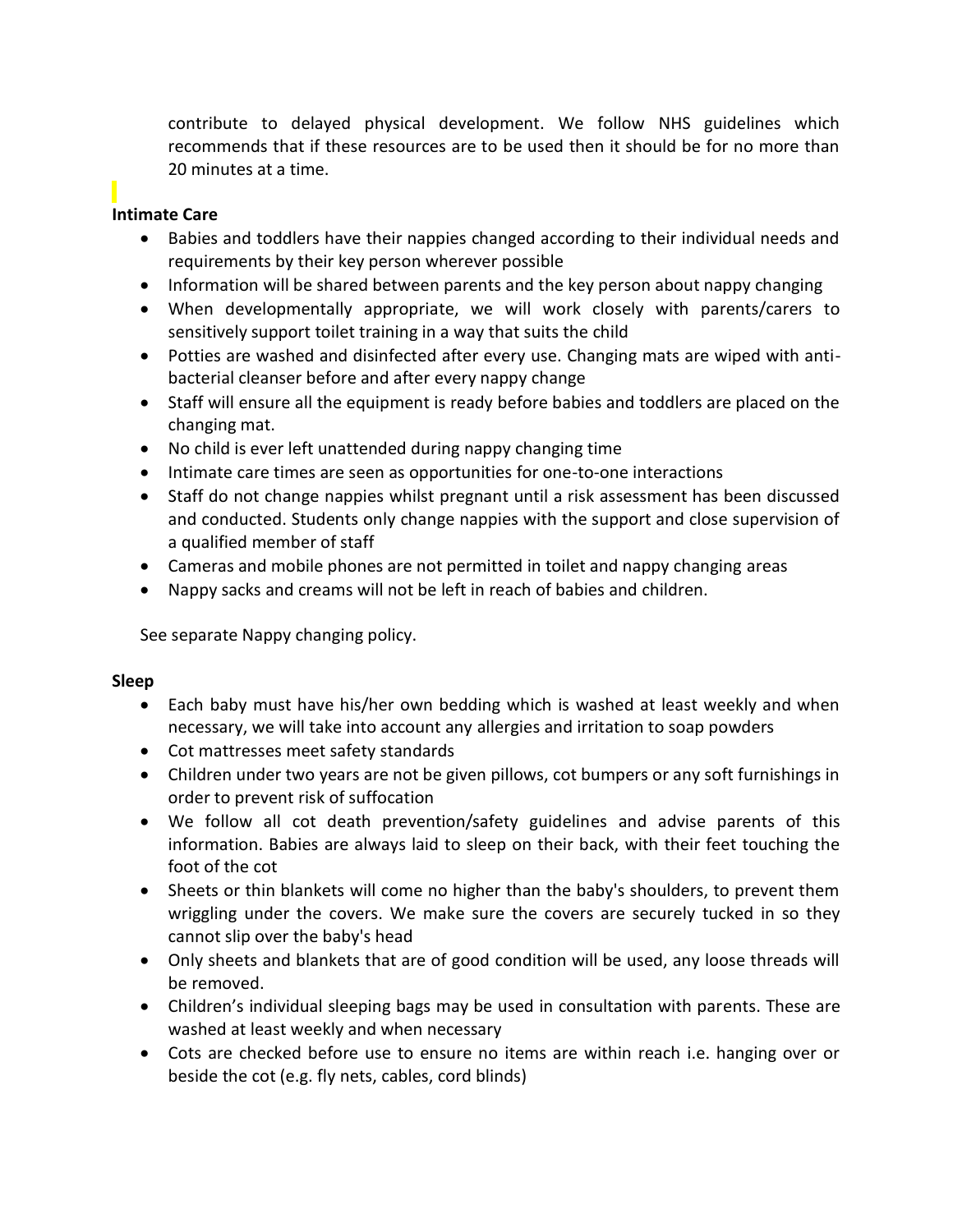- Babies sleeping outside have cat/fly nets over their prams and prams must lie flat so children are supported
- Sleeping children are supervised at all times
- Checks on sleeping babies are completed every 10 minutes. This may increase to five minutes for younger babies and or new babies. Checks are documented with the time and staff initials on the sleep check form.

## **Bottles**

- Feeding times will be seen as an opportunity for bonding between practitioner and child and where possible fed by their key person
- Where food/milk is prepared for babies there is a separate area within the kitchen which is specifically designated for this preparation. Handwashing is completed before preparation is undertaken
- Bottles of formula milk are only made up as and when the child needs them. These should be cooled to body temperature, which means they should feel warm or cool, but not hot, and should be tested with a sterilised thermometer to ensure they are an appropriate temperature for the child to drink safely.
- Bottles are only made following the instructions on the formula, if during the making process there are discrepancies, a new bottle will be made
- All new staff and students will be shown the procedure, and are competent and confident before completing this on their own
- Following the Department of Health guidelines, we only use recently boiled water to make formula bottles (left for no longer than 30 minutes to cool). We do not use cooled boiled water that is reheated<sup>1</sup>
- Bottles and teats are thoroughly cleaned with hot soapy water and sterilised after use (they will not be washed in the dishwasher) and replaced frequently and/or when they are damaged.
- Contents of bottles are disposed of after two hours
- Babies are never left propped up or laid in a cot with bottles as it is both dangerous and inappropriate
- A designated area is available for mothers who wish to breastfeed their babies or express milk
- Labelled mothers' breast milk is stored in the fridge

## **Mealtimes**

- All low/highchairs used for feeding are fitted with restraints and these are used at all times. Children are never left unattended in high chairs. Restraints are removed and washed weekly or as needed
- Mealtimes are seen as social occasions and promote interactions. Staff will sit with babies and young children; interacting, promoting communication and social skills

<sup>1</sup> https://www.nhs.uk/conditions/pregnancy-and-baby/making-up-infant-formula/